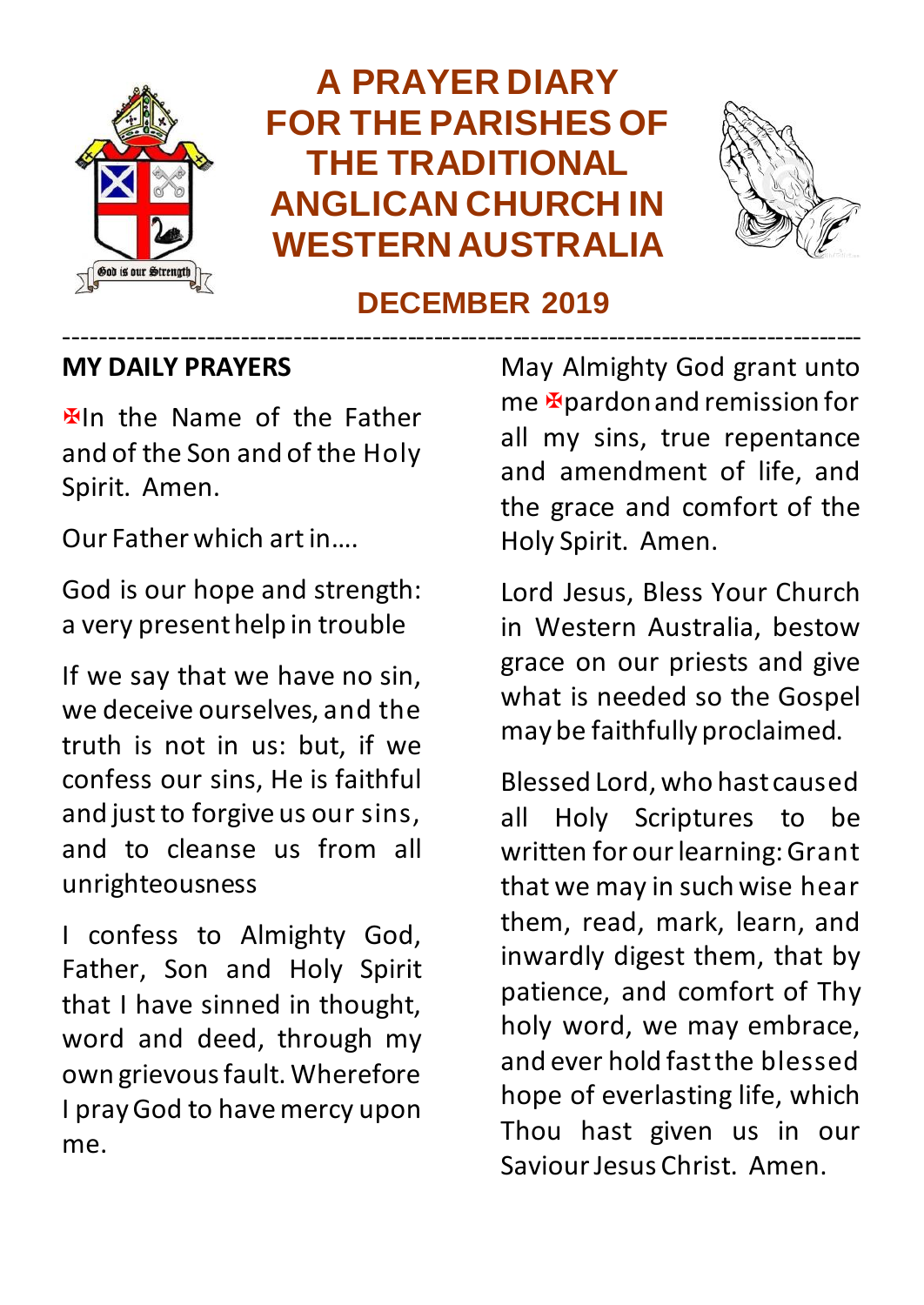#### 1 **ADVENT SUNDAY** For volunteer fire-fighters **Val Melrose; Nancy Mollan**

#### 2 **Monday**

For those who suffer because of natural disasters **Barbara Moody; Jennifer Newill**

#### 3 **Tuesday** For those who are distressed and suffer mental illness **Iain Scott; Tyvella Abban**

4 **Wednesday** That we may bravely contend for the Christian faith **Centaine Scott; Michelle Scott**

5 **Thursday** For Christians being persecuted throughout the world **Mairi Scott; Patricia Scott**

#### 6 **Friday** For a deepening of our devotion to Jesus our Lord and Saviour **Angeline Teh; Denise Turner Jeanette Teh; Nina Babic**

7 **Saturday** For those who faithfully serve our Lord Jesus Christ **Fr Brian Tee; Miems Tee**

## 8 **ADVENT II**

For those who pastorally care for others

## **Natalie Veal; John Wheldon**

## 9 **Monday**

For a desire to love and serve the Lord and His Church **Andrew Veal; Bronwyn Veal Abigail; Levi; William Veal**

10 **Tuesday** For more priests **Hannah Wong; Patricia Rigby**

## 11 **Wednesday**

For our families and friends **Des Wright; Edna Wright**

## 12 **Thursday**

For Fr Brian Tee celebrating the 15<sup>th</sup> anniversary of his ordination today

## **Fr Robert Burn; Joan Burn**

13 **Friday** For Peace in the World **Bob Fleay; Peter Emmens**

14 **Saturday** For the Faithful Departed **Dougal Burton; Beth Burton William Burton; Amelia Burton**

15 **ADVENT III** For the United Nations **Marie Bolt; Shelley Dixon**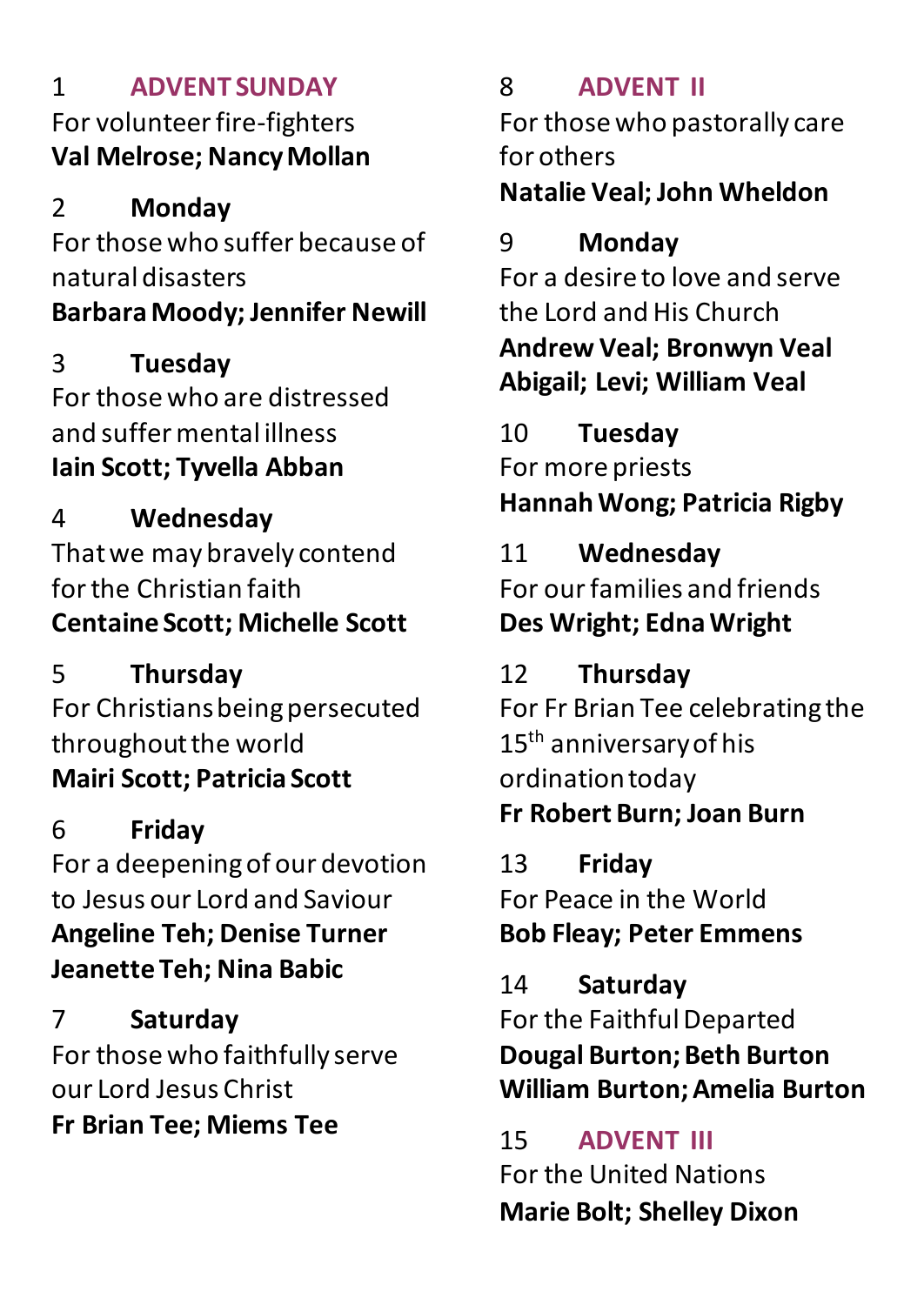#### 16 **Monday**

We give thanks to God our Creator; Redeemer; Sanctifier **Maggie de Jonghe**

## 17 **Tuesday**

For Christians in other Churches **Pearl de Lang; Ruth Lewis**

## 18 **Wednesday – Ember Day**

That we may worship God with praise and thanksgiving **Helen Martin; Pat Daniel**

## 19 **Thursday**

That our parishes of St Andrew and St Peter **Mary Hoffman; Gail Hutton**

20 **Friday – Ember Day** That we may contemplate what Jesus has done for us **Deirdre O'Brien; Keith O'Brien**

#### 21 **St THOMAS, APOSTLE and MARTYR**

That we may follow the example of the Saints **Bp John Keep; Valorie Keep**

## 22 **ADVENT IV**

The Parish of the Resurrection, Edmonton, Canada **Helen King; Reg King Brian Daniels; Robyn Daniels**

## 23 **Monday**

For Bp David and the members of our Diocesan Council **Ken Krachler; Stuart Krachler**

## 24 **Tuesday**

For the members of our Management Committee **Brian LeFaever; Eileen LeFaever**

## 25 **CHRISTMAS DAY**

For the birth of our Saviour **Shirley McFarlane Barbara Reynolds**

#### 26 **St STEPHEN, FIRST CHRISTIAN MARTYR**

For those who have given their lives for the Christian Faith **Neville McPherson; Betty May**

#### 27 **St JOHN, APOSTLE and EVANGELIST**

For courage to speak openly about our faith **Val Melrose; Nancy Mollan**

## 28 **THE INNOCENTS' DAY**

For growth in the love and care of our Parish Family **Barbara Moody; Jennifer Newill**

## 29 **CHRISTMAS I**

For the conversion of the faithless in our Country **Iain Scott; Tyvella Abban**